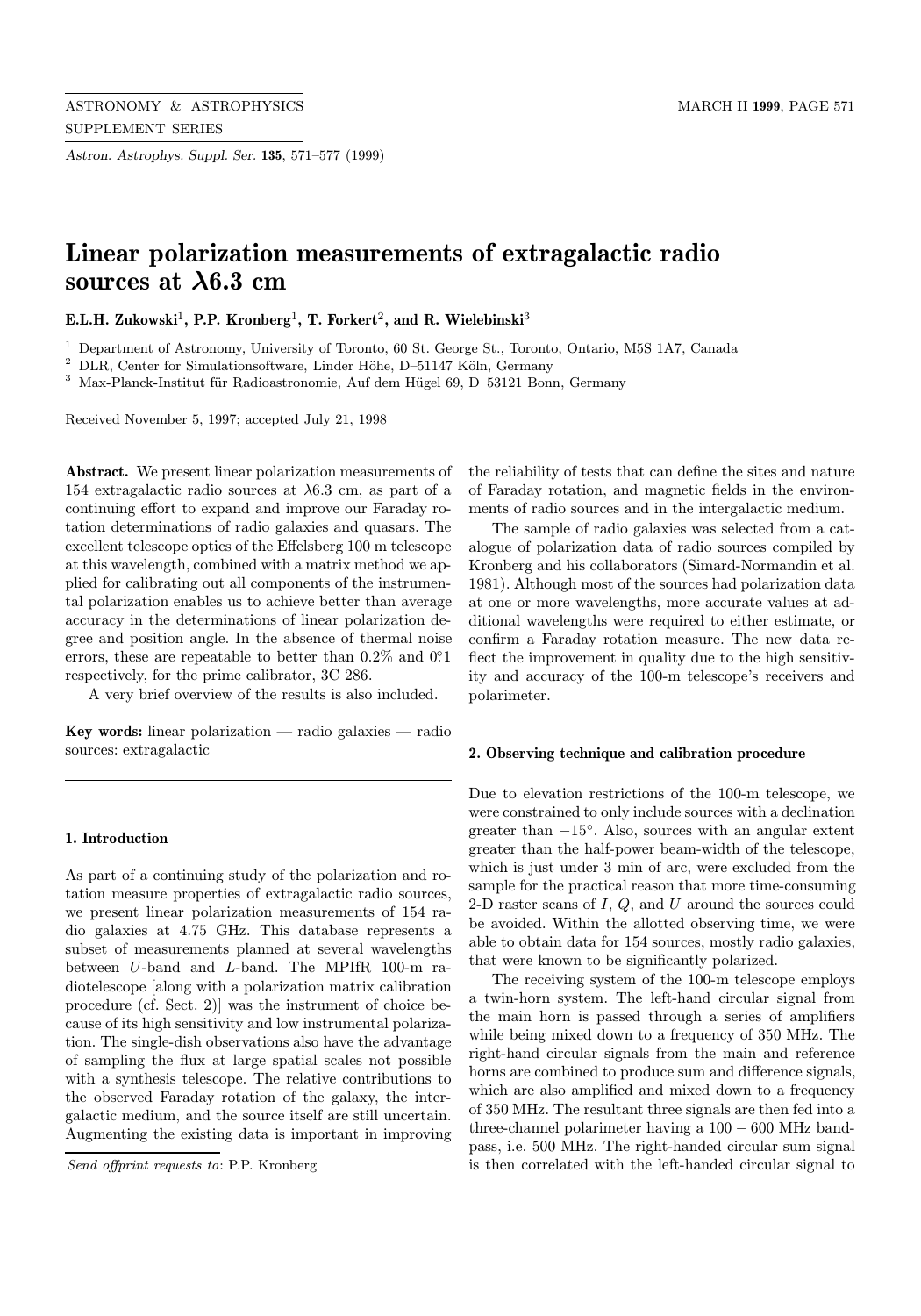obtain the Stokes Q and U components, and the righthanded circular sum and difference signals are correlated to yield Stokes I. For gain stabilization, an intermittent linearly polarized noise calibration signal was introduced into the receiver system. This signal can then be extracted from the output of the polarimeter and used to normalize the Stokes parameters. The result is to further improve the stability of the receiver system already stabilized by the twin-horn method.

Each source was observed in an ON-OFF manner consisting of six "ON" source and six "OFF" source measurements, each with a duration of just less than  $\sim$  30 s. With a  $T_{\rm sys}$  of 60 K, it was possible to attain a sensitivity of 5 mJy  $s^{-1/2}$ . Each observation was preceded by a gridded search in the sky to pin-point the exact location of the source. This was done to ensure that the sources were directly in the on-axis direction of the telescope. Under such conditions, we can assume that some linear relationship exists between the observed and true Stokes parameters. Since for our purposes circular polarization can be neglected, Stokes  $I, Q$ , and  $U$  are the components of the observed and true polarization vectors (i.e.  $S_{OBS}$ ,  $S_{TRUE}$ ) and one can can write:

$$
\mathbf{S}_{\mathrm{OBS}} = \mathbf{T} \; \mathbf{S}_{\mathrm{TRUE}} \tag{1}
$$

where both  $S_{OBS}$  and  $S_{TRUE}$  are defined in the telescope's aperture plane, and T denotes the 3-by-3 polarization matrix of the whole receiving system, describing it's imperfections between the source and the polarimeter output. The first row of T determines the overall flux calibration and includes the cross-talk of polarization into the total power channel. The final two rows represent the effects of the instrumental polarization and the polarimeter ellipticity on the true polarization vector. A complete description of T, along with schematics of the receiving system and polarimeter, can be found in Turlo et al. (1985).

For an altitude-azimuth mounted telescope, the true Q and U Stokes parameters in the sky rotate in the aperture plane with the parallactic angle. Crosstalk from the polarization channels to total power introduces a sinusoidal variation of Stokes  $I$  as a function of phase angle  $(2 \times \text{ parallel})$ . The length  $I_p = \sqrt{Q^2 + U^2}$  of the observed polarization vector varies in a more complicated fashion, since it is given by the distance with respect to the origin of a point moving on the circumference of an ellipse, being displaced by the instrumental polarization. These variations can be corrected for by determining the nine matrix elements of  $T$  from a set of at least 3 linearly independent input and output polarization vectors  $\mathbf{S}_{\text{TRUE}}$  and  $\mathbf{S}_{\text{OBS}}$ . The collection of polarization vectors of a given source obtained at at least 3 different parallactic angles constitutes such a set of independent measurements. Since a set of redundant measurements is usually preferred, T is solved for by the least-squares method described by Thiel (1976). Once T has been found, the true polarization vector is given by  $S_{\text{TRUE}} = T^{-1} S_{\text{OBS}}$  (2) for all the program sources. We note that  $\mathbf{S}_{\text{TRUE}}$  is defined in the aperture plane and must be mapped back into the sky plane because of the variation of parallactic angle. The position angle  $(\chi)$  of the linear polarization can then be found in the usual manner from the second and third components of the polarization vector.

The matrix calibration technique includes an error analysis for thermal and systematic errors. The propagation of noise with respect to the Stokes parameters is described by Thiel (1976)

$$
\Delta(\mathbf{S}_{\text{TRUE}})^2 = \left(\frac{\Delta \mathbf{S}_{\text{OBS}}}{\|\mathbf{T}\|}\right)^2 + \left(\frac{\mathbf{S}_{\text{OBS}}}{\Delta \|\mathbf{T}\|}\right)^2 \tag{3}
$$

Forkert (1984) discussed the systematic errors, resulting from an imperfect correction of the polarimetric effects. Let  $T_{true}$  and  $T_{exp}$  denote the true and experimentally determined transformation matrices, respectively. An imperfect correction of the polarimetric effects is then described by a residual transformation matrix

$$
\mathbf{R} = \mathbf{T}_{\text{exp}}^{-1} \mathbf{T}_{\text{true}} \ . \tag{4}
$$

R should be very close to unity, but nevertheless, just like T, gives rise to phase angle dependent variations in total power, polarized power  $\mathbf{I}_p$  and position angle  $\chi$ . The amplitudes of these residual variations are given by

$$
\frac{\Delta \mathbf{I}}{\mathbf{I}} = \sigma_{\mathbf{I},1} + \sigma_{\mathbf{I},2} * m \tag{5}
$$

$$
\frac{\Delta I_{\rm p}}{I_{\rm p}} = \frac{\Delta m}{m} = \sigma_{m,1} + \sigma_{m,2}/m \tag{6}
$$

$$
\Delta \chi = \sigma_{\chi,1} + \sigma_{\chi,2}/m \tag{7}
$$

where the numerical constants (see below) are functions of the elements of the residual transformation matrix R. Since, for a given source, the actual size and sign of the residual errors are dependent on phase angle and thus on the particular time of observation, they almost behave like an additional noise error, the standard deviation of which can conservatively be approximated by the above amplitudes. Thus, the overall error in Stokes I,  $I_p$  and  $\chi$  will be given by the squared sum of both noise and residual systematic contributions.

It is important to emphasise that the absolute errors in position angle will still be somewhat larger than those obtained from our error analysis, since they are subject to the accuracy of the adopted position angles of the calibrators, and to some low-level systematic contribution due to Faraday rotation of the polarization position angles. We estimate the latter to be at most  $0.2$ .

We also note that our implicit assumption of the applicability of Gaussian statistics for the calculation of the errors of the degree of polarization  $m$  and  $\chi$  is valid only as a first-order approximation since a) the matrix elements may not be statistically independent under certain conditions and, b) the polarized flux is subject to Ricean statistics. The latter problem is important for sources with low signal-to-noise (i.e.  $\leq$  3) in their polarized flux (cf. Wardle & Kronberg 1974, and references therein).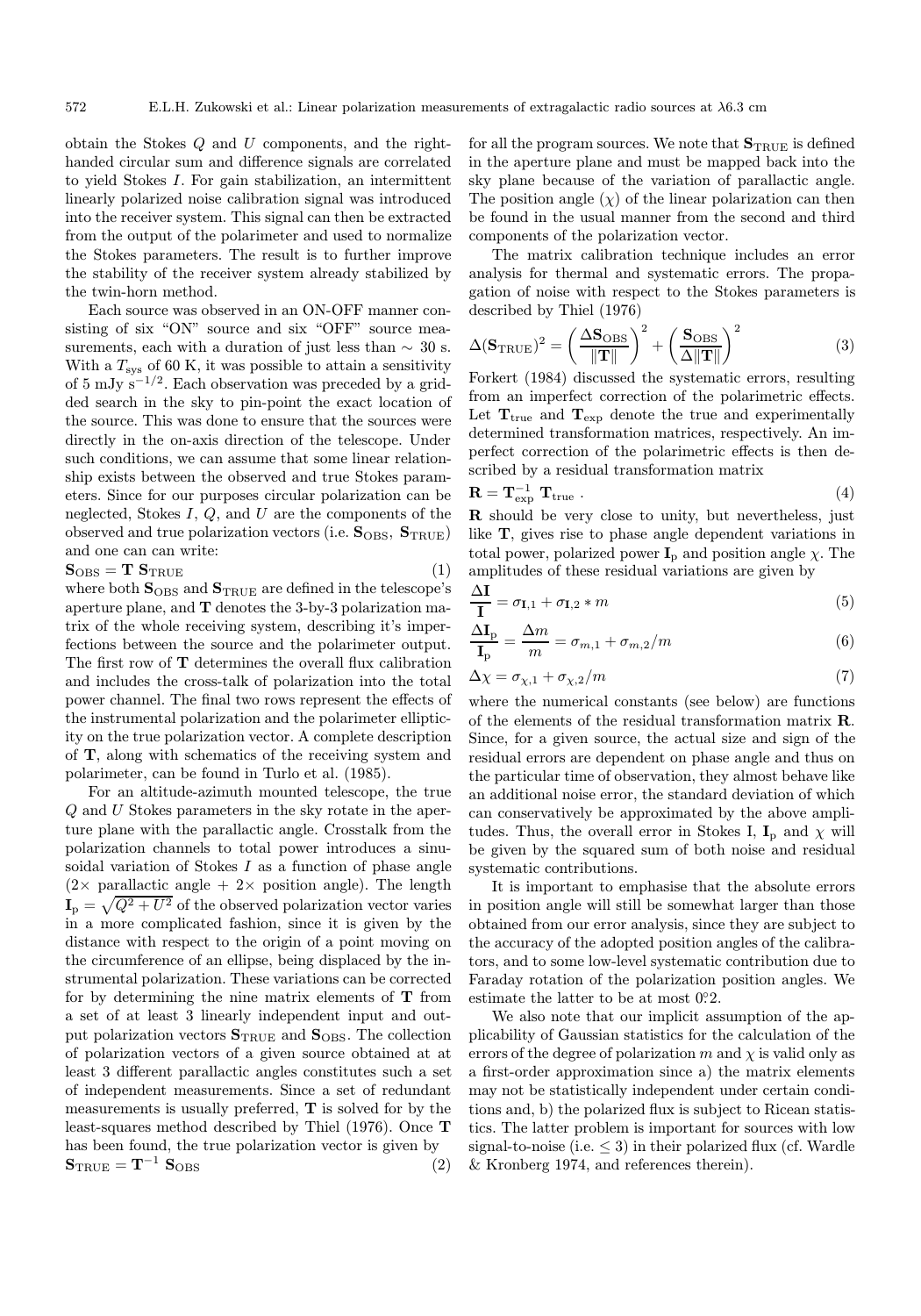The reliability and repeatability of the above calibration scheme with the 100-m telescope has been tested by Turlo et al. (1985) and Forkert (1984). We applied the same calibration procedure as they did. Each observing session is divided into several sections corresponding to the availability of individual calibrators that had known and consistent parameters, and complete overlap in hour angle. In each section the elements of  $T$  are redetermined using the particular visible calibrator over the maximum possible range of parallactic angles. This approach is chosen, since aside from possible inconsistencies between calibrator parameters, there are variations in the matrix properties derived from different calibrators, which cannot be ascribed to thermal noise alone. Forkert (1984) demonstrated the presence of additional az–el dependent polarized components, these being most prominent at low elevations. Experience showed that the mixing of calibrators in order to determine T was inferior to the approach chosen. Another essential ingredient of the procedure is an elevation-dependent gain correction (peak-to-peak 3%).

Using 3C 286 as their primary calibrator, Turlo et al. find that the matrix elements of  $T$  within certain limits remain stable over periods of greater than four months at λ6 cm. Their estimates of the noise dependent scatter over a day for 3C 286 was 12.8 mJy, or 0.17% for  $I_p$  and 0.09 degrees for  $\chi$ . For the same set of calibrators we used (see below), Forkert (1984) determined typical values for the constants describing the residual variations in amplitude (assuming  $0 < m < 1$ ):

| $\sigma_{{\bf I}.1}$ | $=$     | 0.0028          | $\sigma_{\mathbf{I}.2}$ |     | $= 0.08$         |
|----------------------|---------|-----------------|-------------------------|-----|------------------|
| $\sigma_{m,1}$       | $=$ $-$ | 0.01            | $\sigma_{m,2}$          | $=$ | 0.0007           |
| $\sigma_{\chi,1}$    | $=$     | $0.006^{\circ}$ | $\sigma_{\chi,2}$       | $=$ | $0.02^{\circ}$ . |

For the data presented here, 3C 48 and 3C 286 were chosen as the calibrator sources; their total flux, m, and  $\chi$ are listed in Table 1 where the parameters of 3C 48 were adjusted slightly to be consistent with 3C 286. A different matrix T was computed for each observing session and used to reduce the data for that session. A log of the observing sessions is recorded in Table 2. We obtain a similar level of repeatability for the calibrators as Turlo et al.  $(1985)$  – see above, but we also noticed slight variations in the matrix elements amongst the set of matrices. We interpret these variations to be related to the extent of the parallactic angle coverage, since each observing session sampled different parallactic angle ranges and overlap in some cases is minimal. In some cases, a particular source was observed in more than one session. An example, 0010+04, observed in four different sessions, each reduced with a different matrix **T**, is shown in Table 3. Since we found no reason to question the validity of any particular matrix, a straightforward unweighted average of the Stokes I, Q, and U values was used to produce the final results (Table 4).

Table 1. Calibrator polarization parameters

|                 | 3C 48           | 3C 286            |
|-----------------|-----------------|-------------------|
| Total flux [Jy] | $5.615 \pm 0.3$ | $7.54 \pm 0.5^a$  |
| $m \, [\%]$     | $4.28 + 0.2$    | $11.25 \pm 0.1^b$ |
| $\chi$ [°]      | $104.46 + 3.0$  | $32.8 + 0.2^c$    |

<sup>a</sup> Baars et al. (1977).<br><sup>b</sup> Perley (1982): Byle

<sup>b</sup> Perley (1982); Ryle et al. (1975); Sastry et al. (1967).

 $\textdegree$  Simard-Normandin et al. (1981).

Table 2. Record of observations at 6.3 cm

| Session# | Date           | Approx. LST Range                                  |
|----------|----------------|----------------------------------------------------|
| 1        | 83-07-30/31    | $19^{\rm h}00^{\rm m}$ to $08^{\rm h}00^{\rm m}$   |
| 2        | 83-07-31/08-01 | $15^{\rm h}30^{\rm m}$ to $03^{\rm h}00^{\rm m}$   |
| 3        | 83-08-07       | $12^{\rm h}00^{\rm m}$ to $18^{\rm h}10^{\rm m}$   |
| 4        | 83-08-07/08    | $18^{\rm h}10^{\rm m}$ to $03^{\rm h}35^{\rm m}$   |
| 5        | 83-08-09       | $20^{\rm h}30^{\rm m}$ to $03^{\rm h}30^{\rm m}$   |
| 6        | 83-08-28/29    | $10^{\rm h} 20^{\rm m}$ to $05^{\rm h} 00^{\rm m}$ |

### 3. Results and discussion

The true polarization parameters in the sky reference frame for 154 sources are presented in Table 4. Columns (1) and (2) give the right ascension - declination designations and an alternative catalogue number. Columns (3) and (4) give their position in right ascension and declination (1950) while Cols. (5) and (6) provide their galactic position in degrees. Column (8) through (13) display the flux and its error, the degree of polarization and its error, and the position angle of the plane of polarization and its errors, respectively. Where the error in m exceeds the value of m itself, no position angle is quoted.

Figure 1a shows the distribution of the linear polarization values for all sources measured. The results were generated using the polarization data in Table 4, but corrected for noise bias mentioned in the preceeding section. The noise bias is greatest when the polarized flux signalto-noise  $\leq$  3. Since all sources, except for one, have flux densities greater than 100 mJy, this effect is only seen when  $m_{6,3} \leq 1\%$ . Considering the bin size used in the figure, very little change should occur between the corrected and uncorrected  $m_{6.3}$  values. In fact, when we apply the Wardle-Kronberg estimator (Wardle & Kronberg 1974; Simmons & Stewart 1985), the only difference in the binned data is that the noise corrections displaced one value from the  $9 - 10\%$  bin to the  $8 - 9\%$  bin in Fig. 1.

For those sources with known redshift, we compare in Figs. 1b and c the distribution of linear polarization values for sources above and below  $z = 0.5$ .

A full analysis of the Faraday rotation properties of these sources awaits the completion of measurments at other wavelengths and will be presented elsewhere.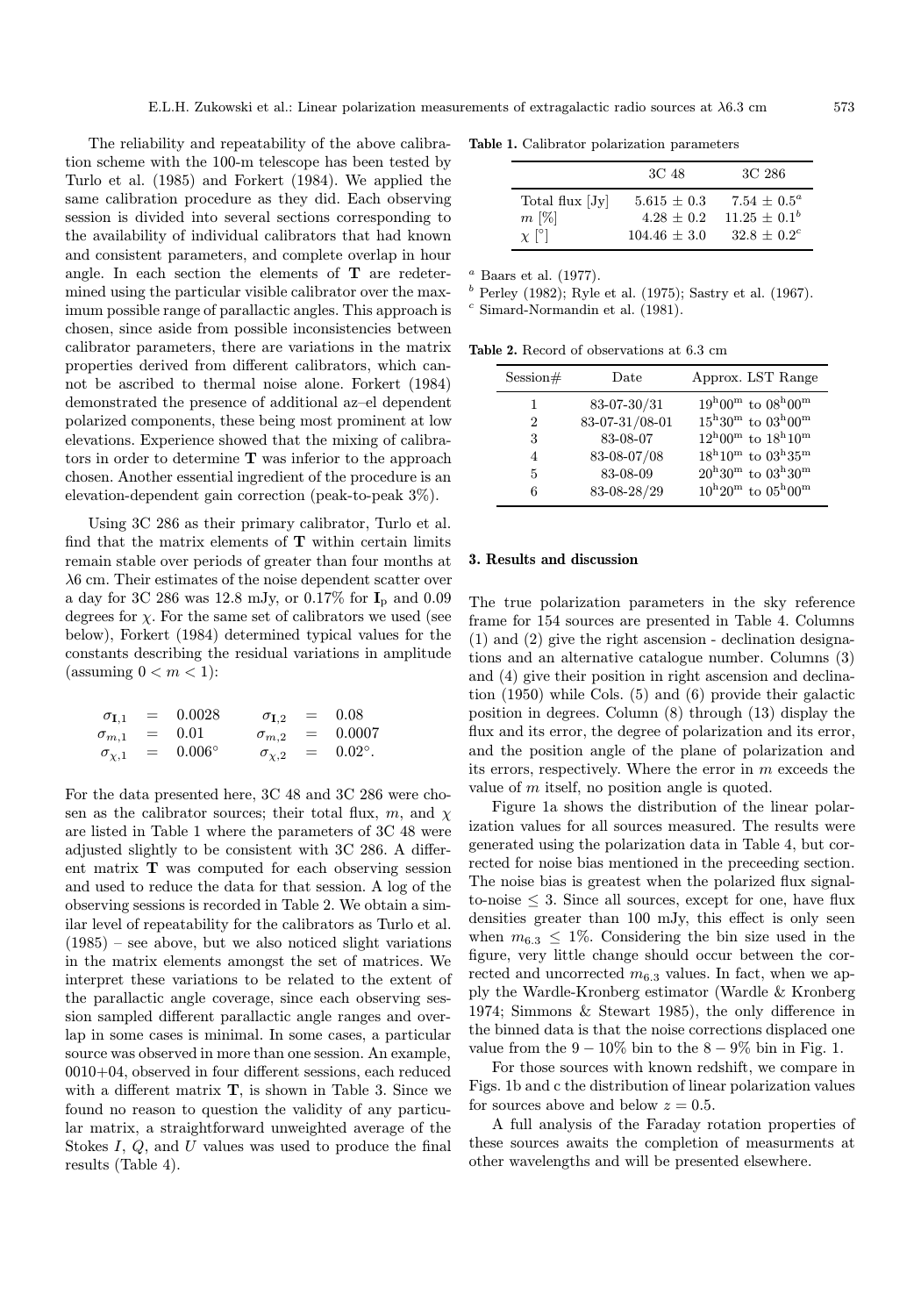Table 3. Polarization properties of 0010+40 at 6.3 cm

|            | Session 1         | Session 2       | Session 5       | Session 6       |
|------------|-------------------|-----------------|-----------------|-----------------|
| $I$  Jy    | $1.033 \pm 0.003$ | $1.041 + 0.002$ | $1.044 + 0.001$ | $1.012 + 0.001$ |
| $m$ [%]    | $0.96 \pm 0.12$   | $1.54 + 0.21$   | $1.43 + 0.13$   | $1.52 + 0.05$   |
| $\chi$ [°] | $49.56 \pm 0.68$  | $49.50 + 1.20$  | $49.50 + 1.10$  | $49.20 + 2.10$  |



Fig. 1. a) The distribution of  $m_{6.3}$  for all 154 radio galaxies. b) The distribution of  $m_{6.3}$  for the 71 sources with a known redshift less than 0.5. c) The distribution of  $m_{6.3}$  for the 26 sources with a known redshift greater than 0.5.

Acknowledgements. E.L.H.Z. and P.P.K. thank the Natural Sciences and Engineering Research Council of Canada for support of this work. We thank Gabi Breuer and W. Fußhöller for their assistance with the manuscript.

## References

- Baars J.W.M., Genzel R., Pauliny-Toth I.I.K., Witzel A., 1977, A&A 61, 99
- Forkert T., 1984, Diploma Thesis, Univ. of Bonn
- Perley R.A., 1982, AJ 87, 859
- Ryle M., O'Dell D.M., Waggett P.C., 1975, MNRAS 173, 9
- Sastry Ch.V., Pauliny-Toth I.I.K., Kellermann K.I., 1967, AJ 72, 230
- Simard-Normandin M., Kronberg P.P., Button S., 1981, ApJS 45, 97
- Simmons J.F.L., Stewart B.G., 1985, A&A 142, 100
- Thiel M.A.F., 1976, J. Opt. Soc. Am. 66, 65
- Turlo Z., Forkert T., Sieber W., Wilson W., 1985, A&A 142, 181
- Wardle J.F.C., Kronberg P.P., 1974, ApJ 194, 249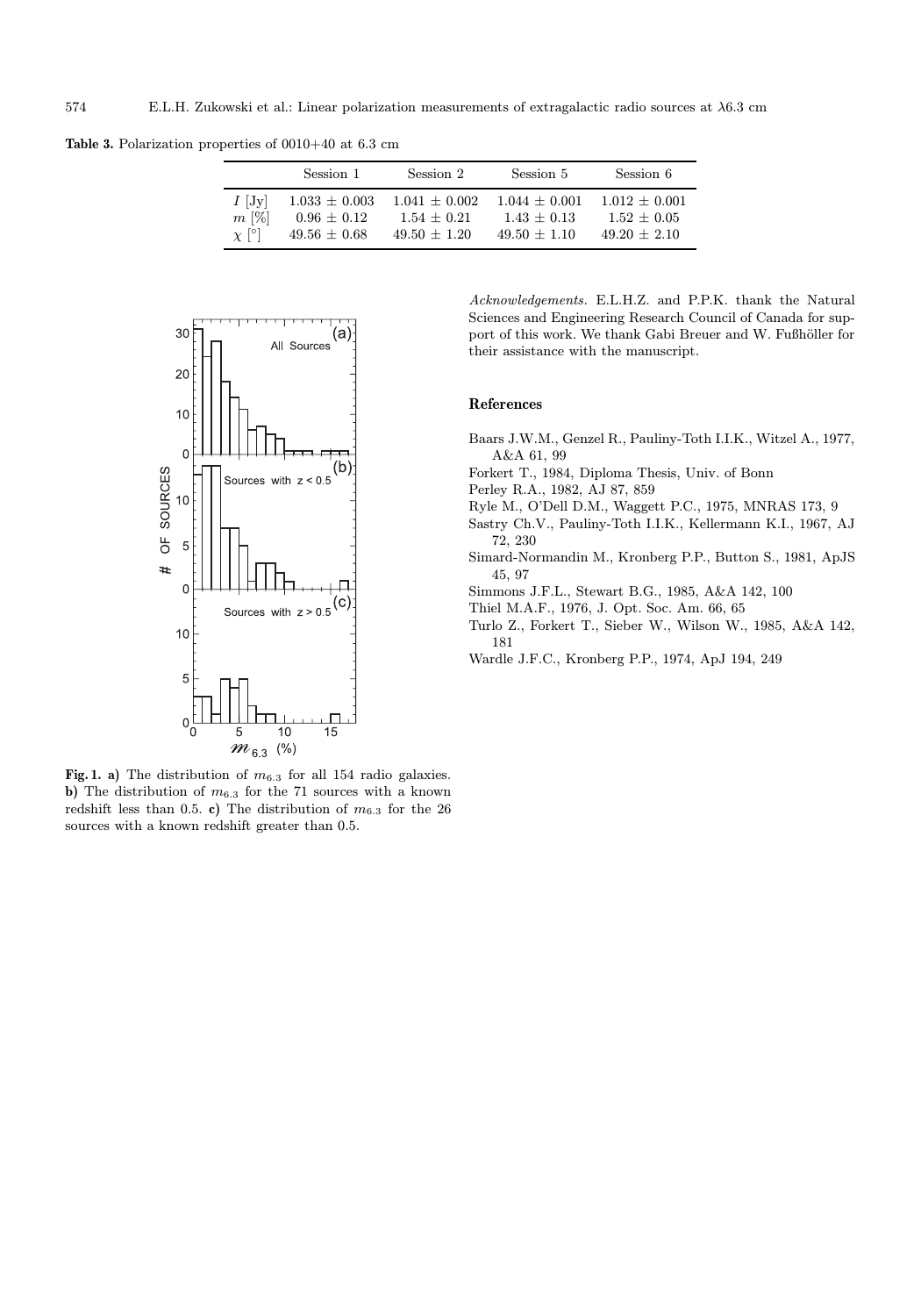Table 4. Polarization properties at 6.3 cm

| Source                                                                                 | Other<br>Name                                                                                | h m<br>s                                                                       | R.A. (1950) Dec. (1950)<br>$^{\prime\prime}$<br>$\circ$ /                                                                                                 | $\rho$ II                                          | $h^{\rm II}$<br>$\overline{z}$                                                                                           | (mJy)                                    | (mJy)                                                                                | Error Deg. of Error Position Error<br>Flux $(S_6)$ in $S_6$ Pol. $(m)$ in $(m)$ Angle $(\chi)$ in $\chi$<br>$(\%)$ | $(\% )$                                      | $(^\circ)$                                      | $(^\circ)$                                  |
|----------------------------------------------------------------------------------------|----------------------------------------------------------------------------------------------|--------------------------------------------------------------------------------|-----------------------------------------------------------------------------------------------------------------------------------------------------------|----------------------------------------------------|--------------------------------------------------------------------------------------------------------------------------|------------------------------------------|--------------------------------------------------------------------------------------|--------------------------------------------------------------------------------------------------------------------|----------------------------------------------|-------------------------------------------------|---------------------------------------------|
| $0010 + 40$<br>$0011 + 34$<br>$0013 + 79$<br>$0030 + 19$                               | 3C6<br>4C34.01<br>3C6.1<br>3C12                                                              | 00 10 54.2<br>00 11 08.3<br>00 13 35.0<br>00 30 01.24                          | $+403401$<br>$+342412$<br>$+790011.0$<br>$+193719.4$                                                                                                      | 121.2                                              | $115.2 -21.5$<br>$114.2 -27.6$<br>16.5 0.8404<br>$116.9 - 42.8$                                                          | 1,032.0<br>1,099.0                       | 4.1<br>520.0<br>7.4<br>4.8<br>836.0<br>2.7                                           | 1.36<br>14.24<br>1.87<br>0.24                                                                                      | 0.11<br>0.25<br>0.11<br>0.10                 | 48.4<br>59.1<br>154.0<br>130.0                  | 2.3<br>0.5<br>1.6<br>11.4                   |
| $0031 + 39$<br>$0035 - 02$<br>$0038 + 09$<br>$0038 + 32$<br>$0040 + 51$                | 3C13<br>3C17<br>3C18<br>3C <sub>19</sub><br>3C <sub>20</sub>                                 | 00 31 32.68<br>00 35 47.13<br>00 38 14.57<br>00 38 13.87<br>00 40 19.7         | $+390743.8$<br>$-02$ 23 53<br>$+09$ 46 56.1<br>$+32$ 53 42.7<br>$+51$ 47 08.9                                                                             |                                                    | $119.3 - 23.3$ 1.3510<br>$115.2 -64.8$ 0.2197<br>$118.6 - 52.7 0.1880$<br>$120.4 - 29.7 0.4820$<br>$121.6 - 10.8$ 0.3500 | 2,526.0<br>1,682.0<br>1,112.0<br>3,877.0 | 2.0<br>431.0<br>9.3<br>6.1<br>12.1                                                   | 1.43<br>1.06<br>7.0<br>1.63<br>3.26<br>0.36                                                                        | 0.35<br>0.10<br>0.10<br>0.12<br>0.08         | 108.2<br>154.0<br>78.3<br>136.1<br>75.0         | 6.9<br>2.7<br>1.8<br>1.1<br>6.2             |
| $0048 + 50$<br>$0051 - 03$<br>$0053 + 26$<br>$0105 + 72$<br>$0107 + 31$                | 3C22<br>3C <sub>26</sub><br>3C <sub>28</sub><br>3C33.1<br>3C34                               | 00 48 04.70<br>00 51 35.67<br>00 53 09.14<br>01 06 19.21<br>01 07 34.4         | $+50531$<br>$-035013.5$<br>$+26$ 08 20.6<br>$+755602$<br>$+31$ 31 41                                                                                      | 124.3                                              | $122.9 - 11.7 0.9370$<br>$124.6 - 66.4$ 0.2106<br>$124.2 - 36.5 0.1952$<br>10.4 0.1810<br>$127.6 - 30.9 0.6897$          |                                          | 685.0<br>5.4<br>618.0<br>2.5<br>151.0<br>1.2<br>585.0<br>2.6<br>359.0                | 6.15<br>1.05<br>1.37<br>1.69<br>3.4<br>7.65                                                                        | 0.21<br>0.13<br>0.50<br>0.17<br>0.30         | 170.9<br>28.5<br>170.0<br>131.1<br>160.8        | 1.0<br>3.5<br>10.0<br>2.9<br>1.1            |
| $0111 + 021$<br>$0116 + 08$<br>$0119 + 11$<br>$0123 - 012$<br>$0132 + 37$ 3C46         |                                                                                              | 01 16 24.24<br>01 23 27.8<br>01 32 30.6                                        | 01 11 08.570 + 02 06 24.75 134.1 - 60.0 0.0470<br>$+08$ 14 09.9<br>01 19 03 083 $+11$ 34 09.3<br>$-013829$<br>$+373928.0$                                 |                                                    | $134.5 - 53.8$ 0.5936<br>$134.6 - 50.4$<br>$142.2 - 63.0 0.0177$<br>$132.4 - 24.1$ 0.4373                                | 1,160.0<br>1,124.0                       | 3.2<br>559.0<br>6.7<br>751.0<br>3.4<br>231.0<br>2.6                                  | 2.10<br>4.7<br>1.09<br>2.53<br>1.85<br>9.23                                                                        | 0.28<br>0.20<br>0.11<br>0.13<br>0.39         | 28.6<br>45.5<br>50.2<br>33.0<br>137.8           | 3.9<br>5.1<br>1.2<br>2.0<br>1.2             |
| $0145 + 53$<br>$0158 + 29$<br>$0220 + 39$<br>$0229 + 35$<br>$0231 + 31$                | 3C52<br>4C29.05<br>3C65<br>4C35.05<br>3C68.2                                                 | 01 45 19.5<br>01 58 43.15<br>02 20 37.06<br>02 29 26.4<br>02 31 20.5           | $+53$ 17 51<br>$+29$ 19 17.2<br>$+39$ 47 17.4 141.5 $-19.5$ 1.1760<br>$+35$ 16 38<br>$+31$ 21 27                                                          | 131.5                                              | $-8.4$ 0.2850<br>$140.7 - 30.9 0.1482$<br>$145.1 - 23.0$<br>$147.3 - 26.4$                                               | 1,394.0                                  | 6.5<br>395.0<br>2.3<br>794.0<br>12.5<br>212.0<br>2.3<br>167.0<br>2.9                 | 2.07<br>2.90<br>15.60<br>8.80<br>11.70                                                                             | 0.14<br>0.17<br>0.25<br>0.41<br>0.71         | 164.1<br>177.7<br>149.1<br>178.7<br>99.2        | 2.0<br>1.7<br>0.5<br>1.3<br>1.7             |
| $0239 + 108$<br>$0255 + 05$<br>$0258 + 35$<br>$0305 + 03$<br>$0312 + 10$               | 3C75<br>4C35.06<br>3C78                                                                      | 02 55 04<br>02 58 43.72<br>03 12 38.27                                         | 02 39 47.093 + 10 48 16.15 161.9 $-43.3$<br>$+055042$<br>$+353839.9$ 150.6 -19.9 0.0466<br>03 05 49.053 + 03 55 13.05 174.9 $-44.5$ 0.0288<br>$+100139.5$ |                                                    | $170.3 -44.9 0.0240$<br>$170.9 - 38.9$                                                                                   | 1,450.0<br>3,214.0                       | 7.8<br>905.0<br>3.7<br>211.0<br>2.3<br>15.9<br>621.0<br>3.6                          | 2.73<br>1.48<br>2.97<br>2.57<br>2.54                                                                               | 0.12<br>0.13<br>0.55<br>0.10<br>0.15         | 5.6<br>133.9<br>67.8<br>86.9<br>174.5           | 1.3<br>2.5<br>5.2<br>1.2<br>1.6             |
| $0320 + 05$<br>$0327+246$ A439<br>$0345 + 33$<br>$0358 + 00$<br>$0417 + 17$            | 3C93.1<br>3C99<br>3C114                                                                      | 03 20 41.49<br>03 27 32.67<br>03 45 35.72<br>03 58 33.30<br>04 17 27.8         | $+05$ 23 34.5<br>$+24$ 37 33.7<br>$+33$ 44 08.5<br>$+002810.9$<br>$+17$ 46 21                                                                             |                                                    | $177.0 - 40.8$<br>$163.0 - 25.5 0.1320$<br>$160.0 - 15.9 0.2440$<br>$189.6 - 36.7 0.4260$<br>$177.3 - 22.3$              |                                          | 845.0<br>2.6<br>137.0<br>2.4<br>781.0<br>2.6<br>553.0<br>4.5<br>288.0<br>2.5         | 0.04<br>8.01<br>0.37<br>5.57<br>6.29                                                                               | 0.21<br>0.66<br>0.20<br>0.22<br>0.36         | 146.8<br>80.0<br>123.4<br>127.8                 | 2.3<br>14.4<br>1.1<br>1.6                   |
| $0428 + 205$<br>$0433 + 29$<br>$0439 + 01$<br>$0454 + 06$                              | 0431-135 NRAO185 04 31 49<br>3C123<br>3C124                                                  | 04 33 55.38<br>04 39 22.4                                                      | 04 28 06.861 + 20 31 09.13 176.8 - 18.6 0.2190<br>$-132900$<br>$+29$ 34 13.4 170.6 $-11.7$ 0.2177<br>$+01$ 14 32<br>04 54 26.407 +06 40 30.05 192.7 -21.7 |                                                    | $209.8 - 36.4 0.0360$<br>$195.5 - 27.8$                                                                                  | 2,306.0<br>16,350.0                      | 7.0<br>241.0<br>2.3<br>69.3<br>286.0<br>1.5<br>495.0<br>2.5                          | 0.13<br>7.07<br>1.28<br>1.49<br>2.33                                                                               | 0.09<br>0.46<br>0.09<br>0.37<br>0.21         | 43.0<br>95.1<br>130.3<br>73.9<br>100.1          | 17.8<br>1.9<br>1.9<br>7.0<br>2.6            |
| $0511 + 00$<br>$0605 + 48$<br>$0621 + 40$<br>$0623 + 26$<br>$0625 + 50$                | 3C135<br>3C <sub>153</sub><br>3C159<br>3C160<br>OH 542                                       | 05 11 34.3<br>06 05 44.46<br>06 21 34.4<br>06 23 45.19<br>06 25 51.8           | $+005203$<br>$+480449.0$<br>$+40$ 05 32<br>$+262509.6$<br>$+503021$                                                                                       | 165.4<br>174.1<br>186.7<br>164.5                   | $200.4 - 21.0 0.1273$<br>13.4 0.2769<br>12.4<br>6.7<br>17.4                                                              | 1,361.0                                  | 620.0<br>5.2<br>8.3<br>706.0<br>6.4<br>695.0<br>$3.8\,$<br>508.0<br>4.7              | 5.05<br>4.03<br>6.42<br>0.71<br>7.01                                                                               | 0.17<br>0.11<br>0.27<br>0.25<br>0.39         | 96.3<br>51.9<br>32.3<br>46.8<br>140.9           | 1.0<br>0.8<br>1.2<br>9.8<br>1.6             |
| $0642 + 21$<br>$0647 + 45$<br>$0700 + 37$<br>$0702 + 74$<br>$0722 - 09$                | 3C166<br>3C169.1<br>4C37.18<br>3C173.1<br>3C178                                              | 06 42 24.76<br>06 47 36.9<br>07 00 41.8<br>07 02 47.4<br>07 22 33              | $+21\;24\;57.1$<br>$+45$ 12 44<br>$+373129$<br>$+745412$<br>$-09$ 34 02                                                                                   | 193.1<br>171.1<br>179.6<br>140.0<br>225.4          | 8.3 0.2450<br>18.8 0.6330<br>18.4<br>27.3 0.2920<br>2.9 0.0079                                                           |                                          | 964.0<br>4.4<br>361.0<br>4.5<br>156.0<br>1.2<br>787.0<br>6.9<br>335.0<br>2.9         | 2.07<br>8.08<br>1.82<br>6.92<br>4.30                                                                               | 0.16<br>0.37<br>0.57<br>0.20<br>0.26         | 106.1<br>53.7<br>147.0<br>47.2<br>178.4         | 2.2<br>1.3<br>8.7<br>0.8<br>1.7             |
| $0733 + 70$<br>$0742 + 02$<br>0744+559 DA240<br>$0755 + 37$<br>$0854 + 34$             | 3C184<br>3C187<br>4C34.30                                                                    | 07 33 59.69<br>07 42 28.5<br>07 44 55.5<br>NRAO276 07 55 10.8<br>08 54 34.2    | $+703004.2$<br>$+020734$<br>$+555343$<br>$+37528$<br>$+34$ 16 53                                                                                          | 145.1<br>217.3<br>161.9<br>182.7<br>189.8          | 29.4 0.9940<br>12.8 0.3500<br>30.1 0.0356<br>28.8 0.0433<br>39.9                                                         | 1,014.0                                  | 617.0<br>5.3<br>265.0<br>3.1<br>16.0<br>1.0<br>7.0<br>545.0<br>$3.5\,$               | 6.45<br>10.43<br>9.40<br>4.82<br>0.69                                                                              | 0.16<br>0.45<br>4.30<br>0.20<br>0.20         | 171.8<br>61.0<br>161.0<br>108.9<br>156.3        | 0.7<br>1.2<br>12.3<br>1.2<br>7.9            |
| $0855 + 28$<br>$0905 + 38$<br>$0926 + 79$<br>$0931 + 39$<br>$0931 + 83$                | 3C <sub>210</sub><br>3C217<br>3C220.1<br>4C39.26<br>3C220.3                                  | 08 55 11.10<br>09 05 41.14<br>09 26 29.7<br>09 31 59.78<br>09 31 20.5          | $+280226.6$<br>$+380029.6$<br>$+792029$<br>$+39\;55\;30.4$<br>$+83\ 29\ 34$                                                                               | 197.8<br>185.2<br>132.9<br>182.7<br>128.8          | 38.8<br>42.6 0.8975<br>33.8 0.6100<br>47.7<br>31.5 0.6850                                                                |                                          | 461.0<br>$2.7\,$<br>503.0<br>3.9<br>553.0<br>$3.2\,$<br>417.0<br>2.9<br>573.0<br>2.8 | 1.29<br>5.80<br>3.44<br>2.76<br>2.27                                                                               | 0.37<br>0.37<br>0.29<br>0.21<br>0.20         | 179.7<br>18.4<br>156.9<br>170.9<br>72.8         | 8.0<br>1.8<br>$2.4\,$<br>$2.2\,$<br>$2.5\,$ |
| $0938 + 39$<br>$0950 + 25$<br>$0951 + 69$<br>$0958 + 29$<br>$1000 + 20$<br>$1008 + 46$ | 3C223.1<br>4C <sub>25.29</sub><br>3C231<br>3C <sub>234</sub><br>4C20.20<br>3C <sub>239</sub> | 09 38 17.1<br>09 50 47.91<br>09 51 43<br>09 58 57.1<br>10 00 13<br>10 08 39.38 | $+395839$<br>$+253024.3$<br>$+695458.9$<br>$+290136.5$<br>$+200612$<br>$+46$ 43 11.4                                                                      | 182.6<br>205.2<br>141.4<br>200.2<br>214.4<br>170.5 | 48.9 0.1075<br>50.3<br>40.6 0.0009<br>52.7 0.1848<br>50.9 0.1675<br>53.2 1.7810                                          | 3,429.0<br>1,416.0                       | 711.0<br>4.3<br>230.0<br>3.1<br>10.0<br>7.1<br>297.0<br>6.2<br>339.0<br>$3.2\,$      | 3.27<br>9.22<br>0.06<br>2.48<br>16.28<br>0.52                                                                      | 0.14<br>0.42<br>0.07<br>0.14<br>0.68<br>0.51 | 47.8<br>112.4<br>118.0<br>5.4<br>111.8<br>169.0 | 1.3<br>1.3<br>25.4<br>1.6<br>1.2<br>22.1    |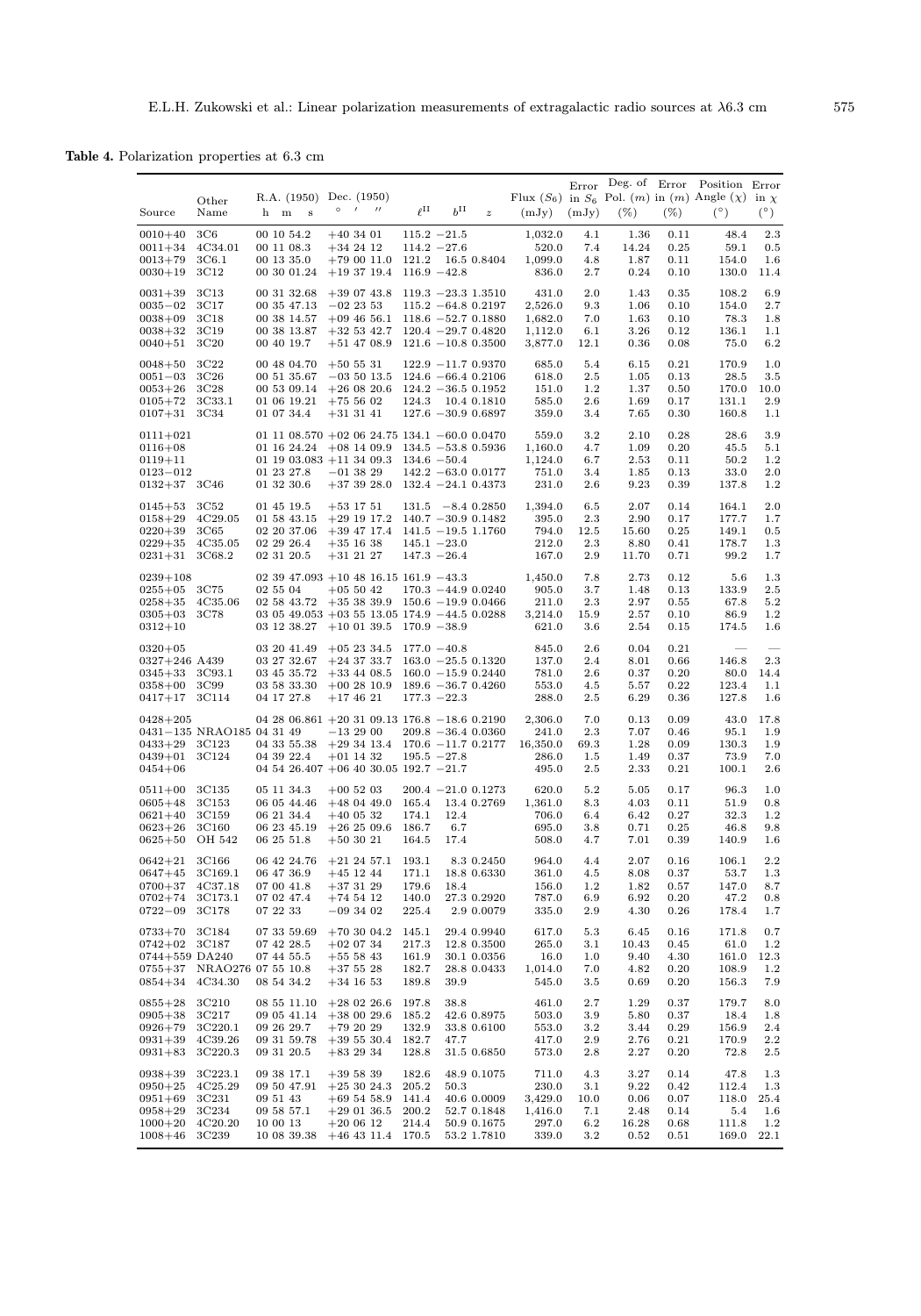Table 4. continued

| Source                                                                                 | Other<br>Name                                              | h m                                                                | R.A. (1950) Dec. (1950)<br>$\bf s$                       | $\circ$ | $\overline{\phantom{a}}$<br>$^{\prime\prime}$                                                                   | $\ell$ <sup>II</sup>                                  | $h^{\rm II}$         | $\boldsymbol{z}$                                         | (mJy)                                                    | Error<br>(mJy)                          | $(\% )$                                      | $(\%)$                                       | Deg. of Error Position Error<br>Flux (S <sub>6</sub> ) in S <sub>6</sub> Pol. (m) in (m) Angle ( $\chi$ ) in $\chi$<br>$(^\circ)$ | $(^\circ)$                                   |
|----------------------------------------------------------------------------------------|------------------------------------------------------------|--------------------------------------------------------------------|----------------------------------------------------------|---------|-----------------------------------------------------------------------------------------------------------------|-------------------------------------------------------|----------------------|----------------------------------------------------------|----------------------------------------------------------|-----------------------------------------|----------------------------------------------|----------------------------------------------|-----------------------------------------------------------------------------------------------------------------------------------|----------------------------------------------|
| 1014+392 A963<br>$1030 + 58$<br>$1049 + 34$<br>$1056 + 43$<br>$1059 + 35$              | 3C244.1<br>4C34.33<br>3C <sub>247</sub><br>4C35.24         | 10 49 10.8                                                         | 10 14 16.55<br>10 30 19.43<br>10 56 08.25<br>10 59 22.93 |         | $+39$ 16 22.1<br>$+583016$<br>$+342911$<br>$+43$ 17 31.6<br>$+35$ 11 17.0                                       | 182.6<br>151.0<br>190.1<br>170.7<br>187.7             | 63.5<br>65.4         | 55.9 0.2060<br>50.7 0.4280<br>62.3 0.7489                | 522.0<br>1,071.0<br>322.0<br>925.0<br>282.0              | 3.9<br>7.0<br>2.7<br>6.9<br>5.3         | 4.49<br>4.33<br>3.78<br>5.78<br>3.96         | 0.21<br>0.14<br>0.26<br>0.15<br>0.39         | 145.5<br>104.9<br>49.5<br>$9.5\,$<br>177.4                                                                                        | 1.3<br>1.0<br>2.0<br>0.7<br>2.8              |
| $1108 + 35$<br>$1130 + 33$<br>$1142 + 31$<br>$1143 + 50$                               | 3C252<br>4C33.28<br>3C <sub>265</sub><br>3C <sub>266</sub> | 11 08 50.1<br>11 30 52.97                                          | 11 42 54.32<br>11 43 04.22                               |         | $+355911$<br>$+33$ 34 40.1<br>$+31$ 50 28.1<br>$+50$ 02 47.6                                                    | 184.7<br>188.0<br>191.8<br>147.6                      | 72.1                 | 67.1 1.1000<br>75.0 0.8108<br>64.1 1.2750                | 280.0<br>199.0<br>633.0<br>311.0                         | $_{2.6}$<br>1.4<br>5.1<br>2.0           | 4.13<br>2.92<br>5.83<br>3.32                 | 0.46<br>0.69<br>0.23<br>0.35                 | 83.4<br>171.9<br>34.1<br>90.5                                                                                                     | 3.2<br>6.6<br>1.1<br>3.0                     |
| $1203 + 64$<br>$1222 + 26$<br>$1251 + 15$<br>$1301 + 38$<br>$1306 - 09$                | 3C268.3<br>4C26.37<br>3C277.2<br>4C38.35                   | 12 03 54.01<br>12 51 02.2                                          | 12 22 01.73<br>13 01 24.56<br>13 06 02.03                |         | $+64$ 30 18.6<br>$+262951.3$<br>$+155850$<br>$+38$ 12 14.6<br>$-093431.5$                                       | 130.9<br>220.0<br>305.5<br>110.3<br>310.0             | 83.9<br>52.8         | 52.2 0.3710<br>78.6 0.7660<br>78.9 0.1261                | 1,175.0<br>230.0<br>498.0<br>189.0<br>1,908.0            | 5.6<br>$1.5\,$<br>3.4<br>$2.1\,$<br>7.7 | 2.07<br>2.63<br>3.45<br>9.00<br>1.12         | 0.10<br>0.47<br>0.15<br>0.35<br>0.09         | 99.3<br>97.7<br>1.2<br>140.3<br>19.9                                                                                              | 1.3<br>5.1<br>1.3<br>1.1<br>2.3              |
| 1319+42 3C285<br>1323+321 DA344<br>$1325 + 321$<br>1336+39 3C288<br>$1343 + 50$        | 3C289                                                      | 13 19 05.6<br>13 25 13                                             | 13 36 38.64<br>13 43 27.52                               |         | $+425050$<br>$13\ 23\ 57.916\ +32\ 09\ 43.0$<br>$+320700$<br>$+390624.4$<br>$+50$ 01 32.5                       | 103.4<br>67.2 81.0<br>66.2<br>85.7<br>102.0           | 80.8                 | 73.4 0.0794<br>74.7 0.2460<br>65.1 0.9674                | 561.0<br>2,326.0<br>632.0<br>958.0<br>643.0              | 5.2<br>6.9<br>3.0<br>5.3<br>4.5         | 7.28<br>0.16<br>0.93<br>2.86<br>4.98         | 0.23<br>0.09<br>0.18<br>0.16<br>0.18         | 56.9<br>20.0<br>111.2<br>18.1<br>64.8                                                                                             | 0.9<br>14.3<br>5.4<br>1.6<br>1.1             |
| $1345+125$ OP 175<br>$1350 + 31$<br>$1352 + 16$<br>$1354 + 01$<br>1358+624 4C62.22     | 3C293<br>3C293.1                                           | 13 52 16.2<br>13 54 29.3                                           | 13 50 03.20                                              |         | 13 45 06.170 +12 32 20.30 347.2<br>$+31$ 41 30.0<br>$+162936$<br>$+01$ 19 10<br>$13\;58\;58,360\;+62\;25\;06.7$ | 54.6<br>359.6<br>336.8<br>109.6                       | 71.8<br>59.6<br>53.1 | 70.2 0.1218<br>76.1 0.0452                               | 2,964.0<br>1,789.0<br>184.0<br>711.0<br>1,786.0          | 8.8<br>6.8<br>$2.5\,$<br>$2.5\,$<br>5.2 | 0.18<br>1.07<br>12.20<br>0.53<br>0.04        | 0.07<br>0.09<br>0.33<br>0.19<br>0.09         | 46.3<br>69.8<br>145.3<br>88.0<br>$\hspace{0.1mm}-\hspace{0.1mm}$                                                                  | 11.2<br>$2.5\,$<br>0.8<br>9.7                |
| 1359+02 4C02.39<br>$1409 + 52$<br>1410-06<br>$1411 + 09$<br>$1415 + 463$               | 3C <sub>295</sub><br>OQ 018                                | 13 59 59<br>14 11 32.3                                             | 14 09 33.53<br>14 10 57.72                               |         | $+02$ 30 54<br>$+52$ 26 13.2<br>$-065607.6$<br>$+092905$<br>$14$ 15 13.429 $+46$ 20 55 55                       | 340.4<br>97.5<br>336.0<br>354.3<br>86.8               | 50.4<br>63.6         | 59.9 0.1800<br>60.8 0.4614<br>64.5 1.5220                | 368.0<br>6,665.0<br>417.0<br>465.0<br>763.0              | 2.9<br>19.4<br>2.2<br>4.7<br>2.9        | 3.60<br>0.10<br>2.34<br>7.96<br>0.97         | 0.34<br>0.07<br>0.45<br>0.46<br>0.18         | 161.4<br>118.9<br>94.9<br>75.2<br>147.2                                                                                           | 2.7<br>18.2<br>5.4<br>1.7<br>5.2             |
| 1419+41 3C299<br>$1446 + 00$<br>$1447 + 77$<br>$1448 + 63$<br>$1502+287$ A 2022        | 3C305.1<br>3C305                                           | 14 47 56.3                                                         | 14 19 06.38<br>14 46 06.42<br>14 48 17.45<br>15 02 09.59 |         | $+41$ 58 30.9<br>$+00$ 30 43.9<br>$+77$ 08 56<br>$+63$ 28 33.6<br>$+28$ 47 17.3                                 | 77.3<br>354.2<br>114.9<br>103.2<br>43.6               | 51.1                 | 66.6 0.3670<br>38.3 1.1320<br>49.1 0.0410<br>60.7 0.0600 | 934.0<br>571.0<br>417.0<br>946.0<br>350.0                | $3.1\,$<br>$3.2\,$<br>1.7<br>6.0<br>2.8 | 0.49<br>3.11<br>0.56<br>3.92<br>5.94         | 0.10<br>0.16<br>0.18<br>0.14<br>0.20         | 89.2<br>45.0<br>76.0<br>71.5<br>90.9                                                                                              | 5.5<br>1.5<br>8.8<br>1.0<br>1.0              |
| $1510+70$ 3C314.1<br>$1511 + 238$<br>$1514+07$ 3C317<br>$1514 + 18$                    | 1509+022 OR 016.3 15 09 43.81                              | 15 10 16.4<br>15 14 43                                             | 15 14 17.05                                              |         | $+02$ 14 29.9<br>$+70$ 57 45<br>$15$ 11 28.286 $+23$ 49 43.75<br>$+07$ 12 17.7<br>$+183909$                     | 2.4<br>108.3<br>34.8<br>9.4<br>26.2                   | 57.8<br>55.5         | 48.0 0.2190<br>42.2 0.1197<br>50.1 0.0350                | 548.0<br>258.0<br>786.0<br>909.0<br>384.0                | 2.7<br>$2.2\,$<br>3.1<br>2.9<br>1.6     | 2.24<br>0.75<br>0.26<br>0.24<br>0.49         | 0.28<br>0.49<br>0.15<br>0.12<br>0.19         | 80.3<br>34.2<br>16.0<br>30.0<br>22.0                                                                                              | $3.5\,$<br>16.5<br>14.9<br>13.6<br>10.8      |
| $1522 + 54$<br>$1523 + 03$<br>$1533 + 55$<br>$1539 + 34$<br>$1540 + 60$                | 3C319<br>3C322<br>4C34.42<br>3C323                         | 15 22 45.0<br>15 33 47.4<br>15 39 31.75<br>15 40 48.4              | 15 23 18.20                                              |         | $+54$ 38 52<br>$+03$ 18 59.0<br>$+55\,46\,55$<br>$+342033$<br>$+602508$                                         | 88.1<br>6.71<br>88.5<br>54.6<br>94.0                  | 46.0<br>46.1         | 51.1 0.1920<br>49.1 1.2000<br>53.0 0.4018                | 628.0<br>699.0<br>441.0<br>247.0<br>353.0                | 3.9<br>2.3<br>$3.0\,$<br>1.6<br>2.4     | 3.06<br>0.19<br>4.66<br>3.13<br>4.35         | 0.19<br>0.16<br>0.28<br>0.39<br>0.67         | 77.9<br>30.0<br>16.4<br>144.7<br>113.1                                                                                            | 1.8<br>19.8<br>1.7<br>3.6<br>4.4             |
| $1543 + 01$<br>$1547 + 30$<br>$1553 + 20$<br>$1626 + 39$<br>$1627 + 44$                | 4C30.29<br>3C326.1<br>3C338<br>3C337                       | 15 43 01.5<br>16 27 22.1                                           | 15 47 12.03<br>15 53 57.23<br>16 26 55.79                |         | $+01\,59\,11$<br>$+30$ 56 22.1<br>$+20$ 12 57.8<br>$+393933.5$<br>$+44\;26\;05.0$                               | 49.2<br>33.7<br>62.9<br>69.5                          | 9.2 41.3<br>47.3     | 51.2 0.1111<br>43.7 0.0298<br>43.6 0.6350                | 269.0<br>344.0<br>769.0<br>428.0<br>935.0                | $2.0\,$<br>2.6<br>5.0<br>2.6<br>5.3     | 4.40<br>5.35<br>2.94<br>1.23<br>3.42         | 0.27<br>0.32<br>1.9<br>0.17<br>0.14          | 95.7<br>49.5<br>177.7<br>106.0<br>82.0                                                                                            | 1.7<br>1.7<br>1.9<br>4.0<br>1.2              |
| $1636 - 03$<br>$1645 + 17$<br>$1708 + 00$<br>$1709 + 46$<br>$1713 + 641$ A 2255        | OS 176<br>3C352                                            | 16 36 19.5<br>17 08 02.5                                           | 16 45 27.76<br>17 09 17.89<br>17 13 10.00                |         | $-030655$<br>$+172527.7$<br>$+00$ 40 09<br>$+46$ 05 04.7<br>$+64$ 06 09.2                                       | 13.3<br>35.8<br>21.4<br>71.8<br>93.9                  | 27.4<br>22.6         | 34.9 0.3140<br>36.2 0.8057<br>34.9 0.0780                | 155.0<br>901.0<br>562.0<br>538.0<br>131.0                | 3.1<br>3.2<br>2.4<br>$3.1\,$<br>1.4     | 2.34<br>0.77<br>1.46<br>3.42<br>5.34         | 0.77<br>0.13<br>0.24<br>0.45<br>0.81         | 4.9<br>64.4<br>107.6<br>53.5<br>168.2                                                                                             | 9.1<br>4.7<br>4.6<br>3.8<br>4.3              |
| $1717 + 22$<br>$1723 + 51$<br>$1747 + 59$<br>$1759 + 13$<br>$1802 + 11$                | 4C22.45<br>3C356<br>3C363<br>3C368                         | 17 17 02.70<br>17 47 32.1                                          | 17 23 07.38<br>17 59 21.50<br>18 02 45.70                |         | $+22$ 48 07.8<br>$+510038$<br>$+59$ 44 16<br>$+13\;51\;22.3$<br>$+11$ 01 14.1                                   | 44.9<br>77.9<br>88.4<br>40.0<br>37.7                  | 31.1<br>17.2         | 29.9 0.2525<br>34.2 1.0790<br>15.2 1.1320                | 660.0<br>328.0<br>439.0<br>348.0<br>214.0                | 3.4<br>3.0<br>$2.5\,$<br>2.3<br>1.8     | 1.77<br>5.14<br>3.04<br>0.73<br>5.48         | 0.13<br>0.36<br>0.24<br>0.22<br>0.48         | 67.3<br>123.3<br>30.8<br>54.9<br>133.8                                                                                            | 2.1<br>$2.0\,$<br>2.3<br>8.5<br>$2.5\,$      |
| $1809 + 37$<br>$1826 + 74$<br>$1836 + 17$<br>$1842 + 45$<br>$1846 - 00$<br>$1915 - 12$ | 4C37.52<br>3C379.1<br>3C386<br>3C388<br>3C391              | 18 09 49.1<br>18 26 05.5<br>18 36 13.4<br>18 46 48.5<br>19 15 06.4 | 18 42 34.59                                              |         | $+37$ 12 47<br>$+74$ 19 53<br>$+170908$<br>$+45$ 30 27.8<br>$-00$ 58 58<br>$-120919$                            | 64.2<br>105.3<br>47.0<br>74.7<br>31.9<br>$25.0 - 113$ | 23.5                 | 27.8 0.2560<br>10.5 0.0170<br>2.02 0.0908                | 194.0<br>644.0<br>1,438.0<br>1,833.0<br>3,473.0<br>450.0 | 1.2<br>4.5<br>7.1<br>8.1<br>11.6<br>2.9 | 1.27<br>4.25<br>2.60<br>1.82<br>0.41<br>2.39 | 0.60<br>0.16<br>0.11<br>0.10<br>0.08<br>0.21 | 149.0<br>92.5<br>168.4<br>176.2<br>111.3<br>157.3                                                                                 | 12.6<br>1.1<br>1.2<br>1.5<br>5.5<br>$_{2.5}$ |